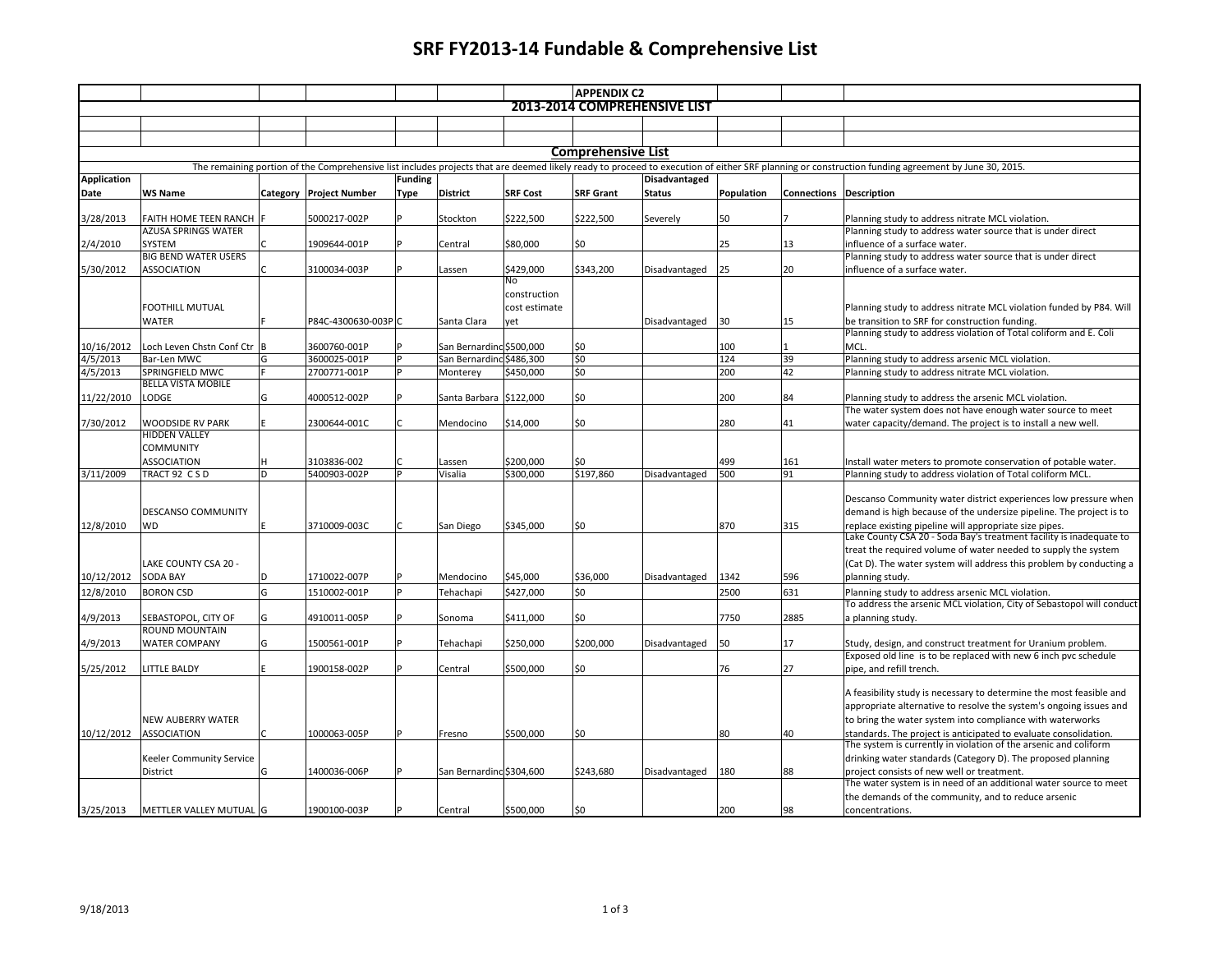|           |                                     |    |                            |                            |               |                    |               |            |      | Other water systems in the area have high Fluoride levels and                                                                         |
|-----------|-------------------------------------|----|----------------------------|----------------------------|---------------|--------------------|---------------|------------|------|---------------------------------------------------------------------------------------------------------------------------------------|
|           |                                     |    |                            |                            |               |                    |               |            |      | cannot supply clean water via consolidation. Purchase of a well site                                                                  |
|           | KRISTA MUTUAL WATER                 |    |                            |                            |               |                    |               |            |      | or easement, design and construction of a test well/community                                                                         |
| 5/25/2012 | <b>COMPANY</b>                      | G  | 1500475-002P               | Tehachapi                  | \$482,000     | \$0                |               | 428        | 171  | well, installation of a pump, electrical system and water line                                                                        |
|           | CSA 70F, Morongo Valley             | ۱G | 3600226-002                | San Bernarding \$300,000   |               | \$0                |               | 450        | 90   | Planning study to address exceedance in Uranium MCL.                                                                                  |
|           |                                     |    |                            |                            |               |                    |               |            |      | The CSA 70 W-4 has a ranked category E problem due to                                                                                 |
|           |                                     |    |                            |                            |               |                    |               |            |      | insufficient water capacity to meet system demand. In order to                                                                        |
|           |                                     |    |                            | San Bernarding \$1,420,000 |               |                    |               |            | 125  | solve the problem, the water system will construct a pipeline to<br>connect to High Desert Water District.                            |
|           | CSA 70 W-4<br>CSA 70 W-3 (Hacienda) | G  | 3600196-006<br>3600114-003 | San Bernardind \$300,000   |               | \$1,136,000<br>\$0 | Disadvantaged | 625<br>695 | 139  | Planning study to address exceedance in gross alpha MCL.                                                                              |
|           |                                     |    |                            |                            |               |                    |               |            |      | City of Orange cove will install water meters to promote water                                                                        |
| 1/10/2011 | ORANGE COVE CITY OF                 |    | 1010023-002C               | Merced                     | \$1,830,000   | \$1,830,000        | Severely      | 8500       | 1450 | conservation.                                                                                                                         |
|           |                                     |    |                            |                            |               |                    |               |            |      | The water system's existing filtration system cannot run in higher                                                                    |
|           |                                     |    |                            |                            |               |                    |               |            |      | rate to produce water, resulting to frequent water outages. This                                                                      |
|           |                                     |    |                            |                            |               |                    |               |            |      | project is to construct a new treatment system to accommodate                                                                         |
| 2/8/2010  | Barton Flats Water System E         |    | 3601048-001P               | San Bernarding \$319,300   |               | \$255,440          | Disadvantaged | 25         | 12   | water capacity needs.                                                                                                                 |
| 4/5/2013  | <b>VALLEY TEEN RANCH</b>            | G  | 2000785-001P               | Merced                     | \$100,000     | \$0                |               | 50         | Δ    |                                                                                                                                       |
|           |                                     |    |                            |                            |               |                    |               |            |      | Drill a new well and/or provide "point of entry" Arsenic treatment.<br>The existing well provides groundwater regularly exceeding the |
|           |                                     |    |                            |                            |               |                    |               |            |      | maximum contaminant level (MCL) for uranium and arsenic. The                                                                          |
|           |                                     |    |                            |                            |               |                    |               |            |      | proposed construction project alternative is to consolidate with                                                                      |
|           |                                     |    |                            |                            |               |                    |               |            |      | Hillview Water company - Oakhurst/Sierra Lakes (Public Water                                                                          |
|           | MD#42 STILL MEADOW                  | G  | P84C-2000737-002PC         | Merced                     | \$800,000     | \$640,000          | Disadvantaged | 100        | 34   | System)                                                                                                                               |
|           |                                     |    |                            |                            |               |                    |               |            |      | Install chlorination devices to solve repeated total coliform MCL                                                                     |
|           | DUNE III WATER CO., LLC             |    | 1502690-004                | Tehachapi                  | \$59,000      | \$0                |               | 100        | 32   | exceedance.<br>The water system distributes water containing arsenic, uranium,                                                        |
|           |                                     |    |                            |                            |               |                    |               |            |      | gross alpha and manganese that exceed the State and Federal                                                                           |
|           |                                     |    |                            |                            |               |                    |               |            |      | primary maximum contaminant levels. A groundwater study will be                                                                       |
|           |                                     |    |                            |                            |               |                    |               |            |      | conducted to determine if a new well can be used as a primary                                                                         |
|           | MD#06 LAKE SHORE PARK  G            |    | P84C-2000550-002PC         | Merced                     | \$1,000,000   | \$1,000,000        | Severely      | 130        | 45   | SOUTCA                                                                                                                                |
|           |                                     |    |                            |                            |               |                    |               |            |      | The existing well provides groundwater regularly exceeding the                                                                        |
|           |                                     |    |                            |                            |               |                    |               |            |      | maximum contaminant level (MCL) for nitrate. The proposed                                                                             |
|           | <b>IVERSON &amp; JACKS APTS</b>     |    |                            |                            |               |                    |               |            |      | construction project alternative is to drill a new well and to                                                                        |
|           | WS                                  |    | P84C-2701068-002PC         | Monterey                   | \$600,000     | \$480,000          | Disadvantaged | 150        | 31   | construct a nitrate treatment facility if necessary.<br>The San Lorenzo Valley Water District submitted an application to             |
|           |                                     |    |                            |                            |               |                    |               |            |      | consolidate the 52 service connections of the Olympia Mutual                                                                          |
|           |                                     |    |                            |                            |               |                    |               |            |      | Water Company. The project should deliver safe drinking water to                                                                      |
|           | <b>OLYMPIA MUTUAL WATER</b>         |    |                            |                            |               |                    |               |            |      | OMWC, which failed to comply with the Surface Water Treatment                                                                         |
| 1/11/2008 | <b>COMPANY</b>                      |    | 4400581-001C               | Monterey                   | \$1,120,000   | \$0                |               | 155        | 51   | Rule.                                                                                                                                 |
|           |                                     |    |                            |                            |               |                    |               |            |      | The water system is currently violating the maximum contaminant                                                                       |
|           |                                     |    |                            |                            |               |                    |               |            |      | level for uranium, gross alpha, and arsenic. Possible alternatives to                                                                 |
|           |                                     |    |                            |                            | No            |                    |               |            |      | be explored include drilling a new well, installing well head                                                                         |
|           |                                     |    |                            |                            | construction  |                    |               |            |      | treatment, or a combination of these alternatives. Planning is                                                                        |
|           | MD#07 MARINA VIEW                   |    |                            |                            | cost estimate |                    |               |            |      | funded by P84. Once completed, project will be transitioned to SRF                                                                    |
|           | <b>HEIGHTS</b>                      | G  | P84C-2000551-003PC         | Merced                     | yet           |                    | Severely      | 200        | 74   | for construction funding.                                                                                                             |
|           | LE GRAND COMM                       |    |                            |                            |               |                    |               |            |      |                                                                                                                                       |
|           | <b>SERVICES DIST</b>                | н  | 2410011-008                | Merced                     | \$600,000     | \$0                |               | 1700       | 433  | Install water meters to promote water conservation.                                                                                   |
|           |                                     |    |                            |                            |               |                    |               |            |      | Connect San Diego ditch water customers to the Columbia Water                                                                         |
|           | TUD - COLUMBIA WATER                |    |                            |                            |               |                    |               |            |      | Treatment Plant as they are currently using the ditch system as their                                                                 |
| 2/26/2009 | <b>SYSTEM</b>                       |    | 5510013-009C               | Merced                     | \$225,955     | \$180,764          | Disadvantaged | 3646       | 1545 | potable water source.<br>Construct a new well to replace the existing well that has a nitrate                                         |
|           | HUGHSON, CITY OF                    |    | 5010008-011                | Stockton                   | \$6,065,000   | \$0                |               | 6082       | 1779 | MCL violation.                                                                                                                        |
| 6/19/2012 | <b>VAUGHN WC INC F</b>              | G  | 1510029-007P               | Visalia                    | \$380,000     | \$0                |               | 28100      | 9246 | Planning study to address the arsenic MCL violation.                                                                                  |
| 7/30/2012 | <b>DEPT</b>                         |    | 2010001-011C               | Merced                     | \$2.000.000   | \$1,300,000        | Disadvantaged | 10682      | 3098 | Install water meters to promote domestic water conservation.                                                                          |
| 5/24/2012 | <b>GALT, CITY OF</b>                | D  | 3410011-006P               | Sacramento                 | \$440,000     | \$0                |               | 22982      | 7203 | Planning study address the filtration treatment deficiencies.                                                                         |
|           | <b>ARVIN COMMUNITY</b>              |    |                            |                            |               |                    |               |            |      |                                                                                                                                       |
| 9/6/2011  | <b>SERVICES DIST</b>                |    | 1510001-002P               | Visalia                    | \$500,000     | \$500,000          | Severely      | 11847      | 3446 | Construct arsenic removal equipment at Wells 1, 5, 6 & 8.                                                                             |